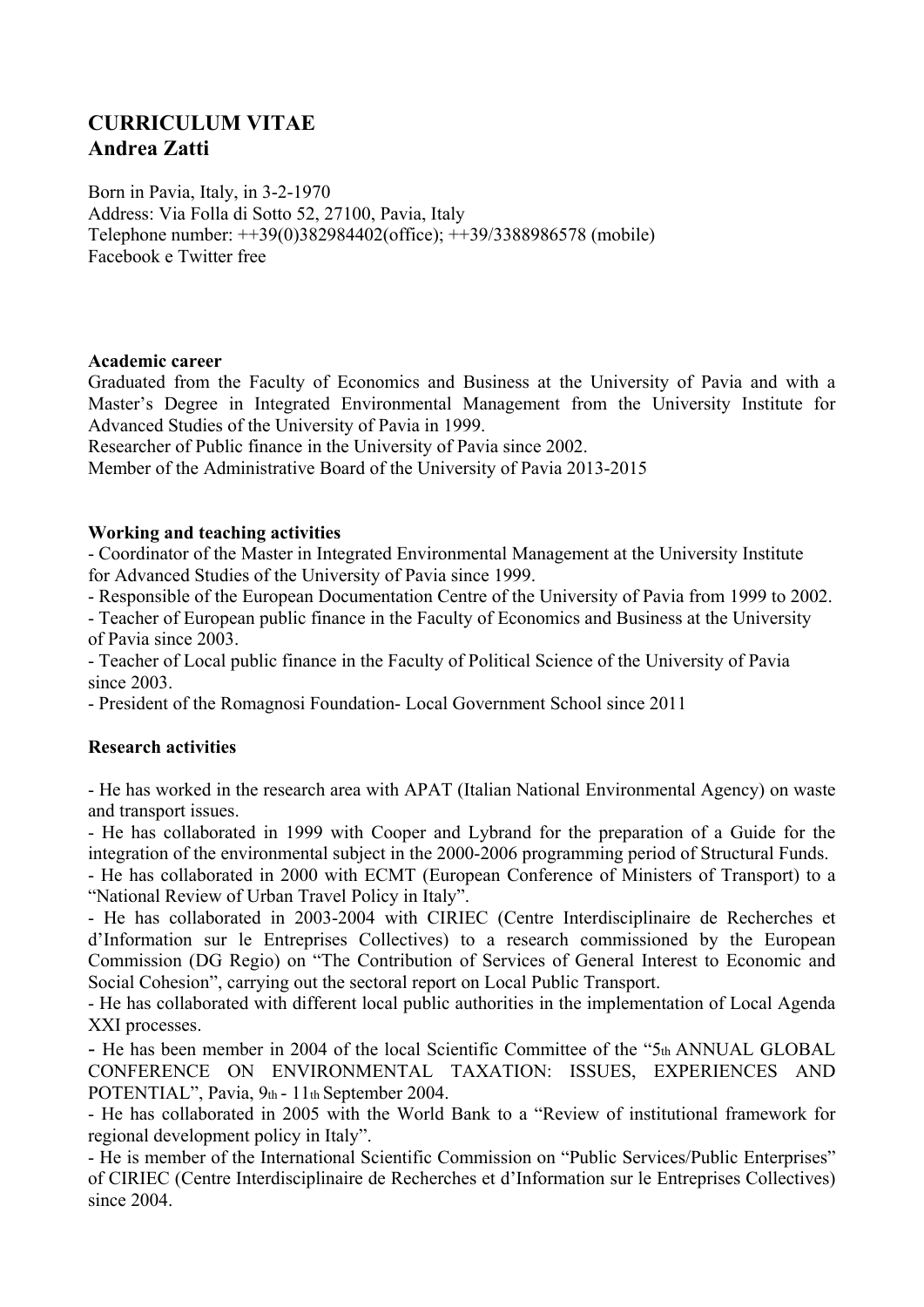- He has collaborated in 2008 with the CIRIEC (Centre Interdisciplinaire de Recherches et d'Information sur le Entreprises Collectives) to an international project concerning : "National reports on local services of general economic interest : the case of local public transport, water and waste".

- He has been the scientific coordinator of the CIRIEC Discussion Seminar "Services of general interest in Europe: the case of local public transport, water and waste", Collegio Fraccaro, Pavia, April , 2009.

- He has been member (2009-2011) of the research group on "The new public enterprise" benefiting a grant from the Italian Ministry of Education, University and research (MIUR) – PRIN 2008.

- He has been the scientific coordinator of the &DEPT Discussion Seminar "Services of general interest in Europe: Facts, Experiences and Prospects", Pavia, September, 2010.

- He is member of the steering committee of the social report of the University of Pavia since 2010.

- He has been the Scientific coordinator (2012-2014) of the Project "Pavia Mobility Manager" on urban mobility and mobility management strategies within public entities.

# **Publications**

**Books** 

Andrea Zatti, Giorgio Panella, "Città: per uscire dal labirinto. Politiche per una mobilità sostenibile", Carocci, Roma, 2007.

Andrea Zatti, "Il finanziamento dell'Unione europea e il sistema delle risorse proprie" Collana di Studi Europei, Centro Studi sulle Comunità Europee, Università di Pavia, CEDAM, Padova 2002.

# Collection

Andrea Zatti (a cura di), "Politiche e Strumenti di Gestione degli Usi Finali di Energia: Stato dell'Arte e Tentativi di Innovazione", European School of Advanced Studies in Integrated Environmental Management, IUSS Press, Pavia 2008.

Andrea Zatti, Annalisa Cicerchia, Priscilla Altili, Stefania Anghinelli (a cura di) "Strumenti per le Politiche di Sviluppo Sostenibile. Contabilità, Indicatori e Acquisti Pubblici Verdi", Franco Angeli, Milano, 2006.

Andrea Zatti (a cura di), "Percorsi verso la Sostenibilità: Principi, Strumenti ed Esperienze", European School of Advanced Studies in Integrated Environmental Management, IUSS Press, Pavia 2004.

Andrea Zatti, Stefania Anghinelli (edited by), "Advanced Environmental Lectures 2002", European School of Advanced Studies in Integrated Environmental Management, IUSS Press, Pavia 2003.

# Papers in scientific journals

Andrea Zatti, Fiorenza Carraro, "Environmental taxation and municipal fiscal federalism: remarks and perspectives on the Italian case study", Economics and policy of energy and the environment, 2/1013, pp. 61-92.

Andrea Zatti, Paolo degli Espinosa "La sfida dei governi locali per la difesa delle risorse ambientali: il ruolo delle smart cities", Gazzetta Ambiente, 2013, n.2, pp.83-118.

Andrea Zatti, "Tassazione ambientale e federalismo fiscale: potenzialità e sviluppi recenti con riferimento al caso italiano", Rivista di diritto finanziario e scienza delle finanze, n.3/2012, pp. 352- 409.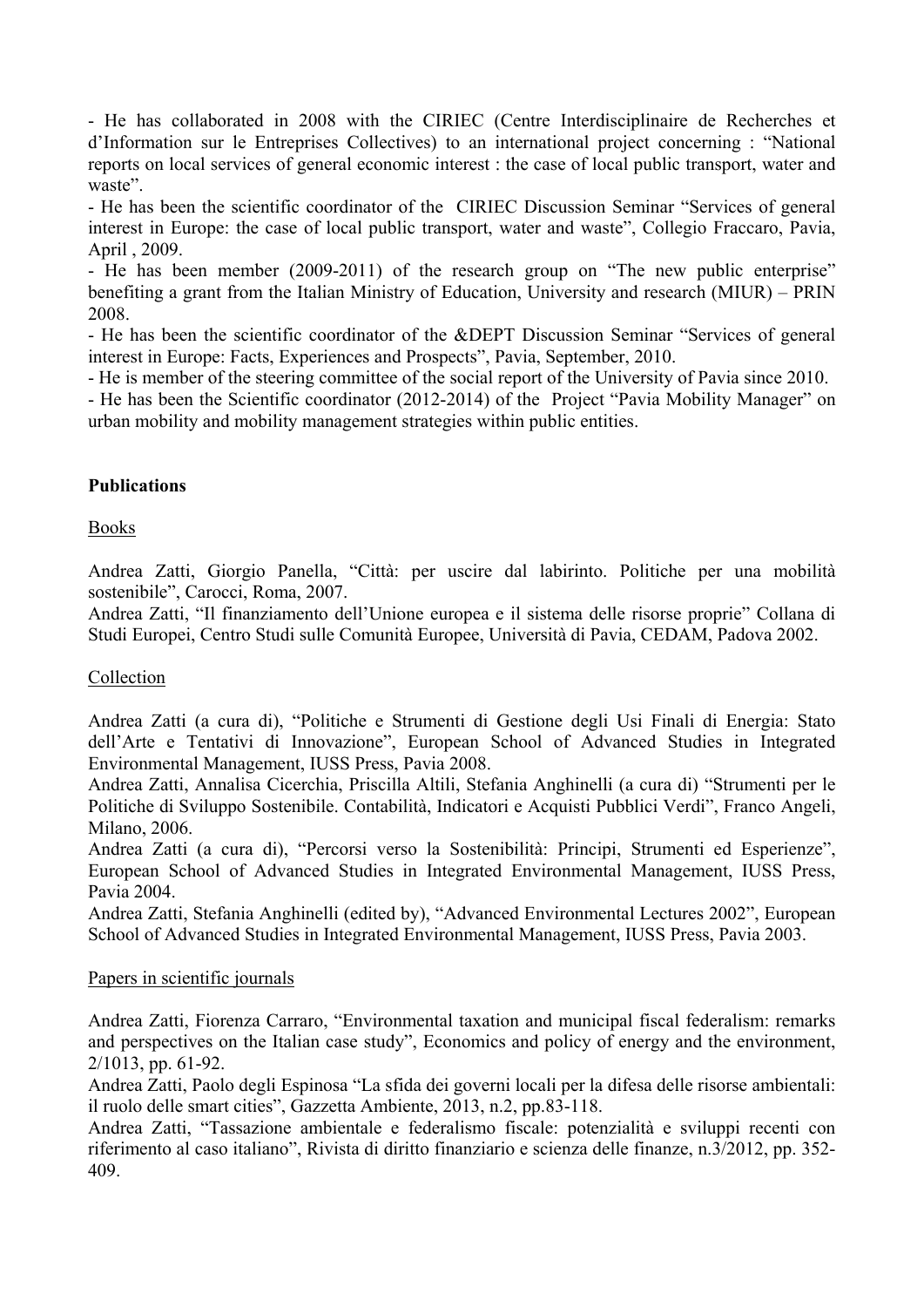Andrea Zatti, "New Organisational models in European Local Public Transport: from Myth to Reality", Annals of Public and Cooperative Economics, vol 83, no 4, December 2012.

Andrea Zatti, Paolo degli Espinosa "Tre lavori a confronto sulla condizione umana e relazionale degli individui", Gazzetta Ambiente, 2011, n.1, pp.74-100.

Andrea Zatti, Giorgio Panella, Fiorenza Carraro, "Renewable energy: economic instruments between needs and risks", Environmental economics, n. 1/2011, pp. 67-76.

Andrea Zatti, "La tassazione ambientale come strumento di finanziamento degli enti locali: alcune considerazioni preliminari", Rivista di diritto finanziario e scienza delle finanze, n.1/2011, pp. 37- 93.

Andrea Zatti, Paolo degli Espinosa, "Verso una Grenelle decentrata: le città come anello di passaggio dalla Stato sociale al "benessere multidimensionale" di Stiglitz", Gazzetta Ambiente, Dicembre 2010, n.6, pp. 67-110.

Andrea Zatti, "Mobilità e sviluppo urbano: principi e indicazioni operative dall'Unione europea", Gazzetta Ambiente, Ottobre 2010, n.5, pp. 127-143.

Andrea Zatti, Franco Osculati, "Costituzione e ambiente", Il Politico, n. 3 Settembre -Dicembre 2009, pp.108-138.

Andrea Zatti, Giovanna Gavana, Franco Osculati, "Il capitalismo municipale e le esternalizzazione fredde", Amministrare, n. 1-2, gennaio-agosto 2007.

Andrea Zatti, Franco Osculati, "The Services of General Economic Interest. The Case of Local Public Transport in Italy", Il Politico, n. 210 Settembre -Dicembre 2005.

Andrea Zatti, "Gli Aspetti Economici della Normativa IPPC e dell'Autorizzazione Integrazione Ambientale" Ambiente e Sviluppo N. 12/2005.

Andrea Zatti, "Strumenti Economici e Governo della Mobilità Urbana: il Caso delle Tariffe di Parcheggio", Economia delle Fonti di Energia e dell'Ambiente, N. 2/2004.

Andrea Zatti, "Dimensione Territoriale e Valori Culturali": Economia della Cultura, n.1/2004.

Papers in collections

Andrea Zatti, "European Local Public transport between Convergence and Diversity", in Paramithiotti G. (a cura di), "Servizi e imprese pubbliche in Europa tra convergenza e sussidiarietà", Quaderni della Rivista "Il Politico" n. 60, Rubbettino, Soveria Mannelli, 2013.

Andrea Zatti, Fiorenza Carraro, "Decentralized Environmental Taxation: A Preliminary Assessment" in "Critical Issues in Environmental Taxation. Volume XI, Environmental Taxation and Climate Change" Edward Elgar, 2012.

Andrea Zatti, Giorgio Panella, Fiorenza Carraro, "Land management and local taxation in Italy", in "Critical Issues in Environmental Taxation. Volume X, Environmental Taxation and Climate Change" Edward Elgar, 2011.

Andrea Zatti, Franco Osculati, "La reforma de los servicios publicos en Italia : el caso de los transportes publicos locales » " in Bauby P., Coing H., Alain de Toledo (coordinatores) « Los servicios publicos en Europa», Universidad Externado de Colombia, 2010, Bogotà.

Andrea Zatti, Giorgio Panella, Fiorenza Carraro, "Market-Based Instruments For Energy Sustainability: A National Overview", in "Critical Issues in Environmental Taxation. International and Comparative Perspectives. Volume VIII, Water Management and Climate Change" Oxford University Press, 2010.

Andrea Zatti, Giorgio Panella, "Water Pricing: Economic and Social Issues", in "Critical Issues in Environmental Taxation. International and Comparative Perspectives. Volume VIII, Water Management and Climate Change" Oxford University Press, 2010.

Andrea Zatti, Franco Osculati, "In-house", in "A l'Europe du Troisieme Millenaire. Melanges offerts a Giuseppe Gandolfi", Milano, Giuffrè Editore, 2009.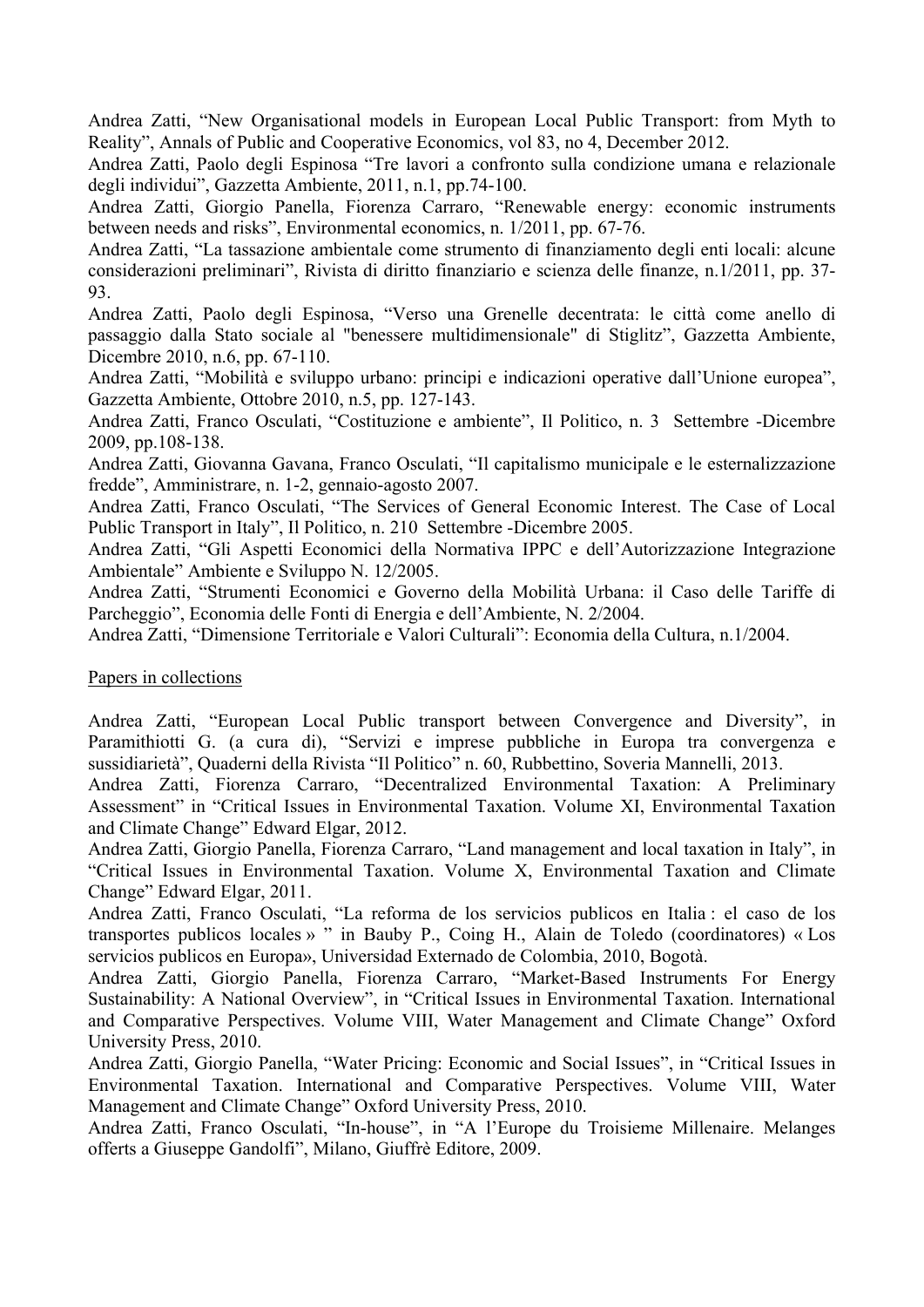Andrea Zatti, Giorgio Panella, "Traffic and Congestion Management in Italian Urban Areas: Is Pricing Manoeuvring", in "Critical Issues in Environmental Taxation. International and Comparative Perspectives. Volume VII", Oxford University Press, 2009.

Andrea Zatti, "Scenari nel settore dei trasporti: qualche luce e molte ombre" in A.V. "Scenari di medio e lungo termine per lo sviluppo sostenibile", ISAE, Roma, maggio 2009.

Andrea Zatti, Giorgio Panella, Fiorenza Carraro, "Green, White, and Brown Certificates Working Together: The Italian Experience", in "Critical Issues in Environmental Taxation. International and Comparative Perspectives. Volume VI", Oxford University Press, 2009.

Andrea Zatti, Alberto Majocchi "Land Use, Congestion, and Urban Management" , in "Critical Issues in Environmental Taxation. International and Comparative Perspectives. Volume VI", Oxford University Press, 2009

Andrea Zatti, Giorgio Panella, Fiorenza Carraro, "The energy regulation in Italy: enhancing sustainability", in "Critical Issues in Environmental Taxation. International and Comparative Perspectives. Volume V", Oxford University Press, 2008.

Andrea Zatti, Franco Osculati, "La reforme des services publics en Italie: Le cas des transports publics locaux" in Bauby P., Coing H., Alain de Toledo (sous la direction de) « Les services publics en Europe. Pour une regulation democratique », Editions Publisud, 2007, Paris.

Andrea Zatti, "Strumenti per il finanziamento dell'efficienza energetica" in "Politiche e strumenti di gestione degli usi finali di energia: stato dell'arte e tentativi di innovazione", ISAE, Roma, maggio 2007.

Andrea Zatti, "Obiettivi, barriere e opportunità d'intervento" in "Politiche e strumenti di gestione degli usi finali di energia: stato dell'arte e tentativi di innovazione", ISAE, Roma, maggio 2007.

Andrea Zatti, "La tariffazione della mobilità nelle aree urbane: obiettivi, strumenti e pratiche applicative nelle esperienze internazionali", in ISAE, IRES, IRPET, SRM E IreR "La finanza locale in Italia. Rapporto 2007", Franco Angeli, Milano, 2007.

Andrea Zatti, Giovanna Gavana, Franco Osculati, "Il capitalismo municipale e le esternalizzazione fredde. Qualche rimedio", in Marrelli M., Padovano F., Rizzo I., "Servizi Pubblici. Nuove tendenze nella regolamentazione, nella produzione e nel finanziamento", Franco Angeli, Milano, 2007.

Andrea Zatti, Stefania Anghinelli, Annalisa Cicerchia, "Dalle politiche ambientali alle politiche per lo sviluppo sostenibile" in AAVV "Strumenti per le Politiche di Sviluppo Sostenibile. Contabilità, Indicatori e Acquisti Pubblici Verdi", Franco Angeli, Milano, 2006.

Andrea Zatti, "Conclusioni" in "Strumenti per le Politiche di Sviluppo Sostenibile. Contabilità, Indicatori e Acquisti Pubblici Verdi", Franco Angeli, Milano, 2006.

Andrea Zatti, Pasquarelli M., "Parking Fees as an Instrument of Traffic Demand Management: Some Critical Issues in the Italian Experience" in Deketelaere K., Kreiser L., Milne J., Ashiabor H., Cavaliere A. (edited by), "Critical Issues in Environmental Taxation III", Richmond Law & Tax Ltd, Richmond, 2006.

Andrea Zatti, Michele Fontana, "National Reviews by Countries – Italy" in "Implementing Sustainable Urban Travel Policies-National Reviews", ECMT-OECD, Paris, 2003.

Andrea Zatti, "Il finanziamento dell'Unione europea: le sfide del nuovo millennio" in A. Majocchi, Preda D. (a cura di), "Per una Nuova Governance Europea" , Cacucci, Bari, 2002.

Andrea Zatti e Alberto Majocchi, "Il governo europeo dell'economia e il finanziamento del bilancio comunitario", in Luigi Bernardi (a cura di), "La finanza pubblica italiana - Rapporto 1999", Il Mulino.

# Working papers

Andrea Zatti, "Organisational models in European local public transport: is the new paradigm really dominant", DEAS Working Paper n. 2011-29, November, Milan.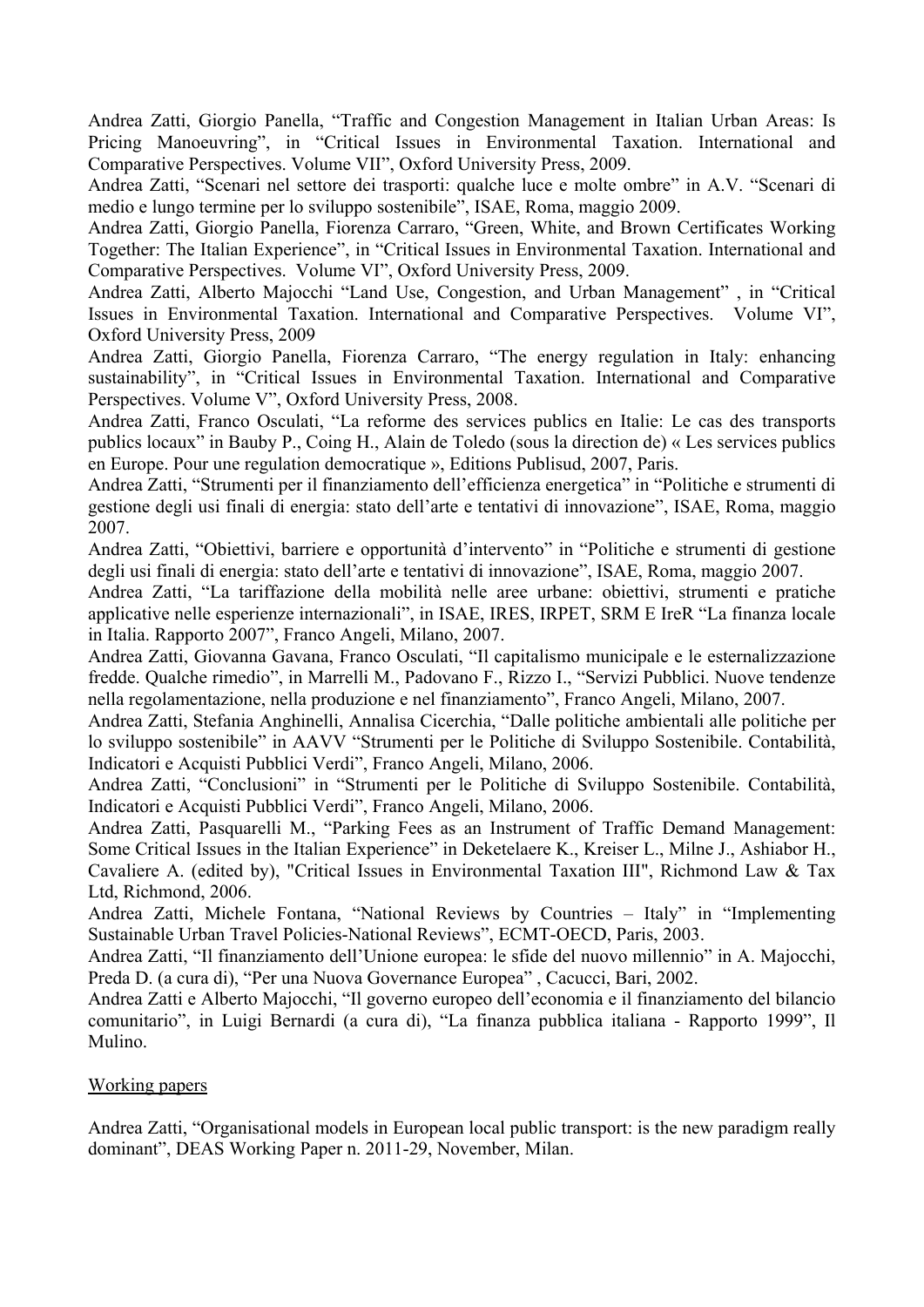Andrea Zatti, "Tassazione ambientale e federalismo fiscale: riflessioni e prospettive, con particolare riferimento al caso italiano", Quaderni del Dipartimento di Economia, Statistica e Diritto, Università di Pavia, n. 8/2011.

Andrea Zatti, "New Organisational models in European Local Public Transport: from Myth to Reality", CIRIEC Working Paper n° 2011/6, Liege.

Andrea Zatti, Giorgio Panella, Fiorenza Carraro, "Market Based Instruments for Energy Sustainability", Quaderni del Dipartimento di Economia Pubblica e Territoriale dell'Università di Pavia, n. 1/2009.

Andrea Zatti, Franco Osculati, "Local Public Transport in Italy: the Long and Tortuous Way of a Tentative Reform" Working Paper CIRIEC International n° 2008/08, Liege, Belgium.

Andrea Zatti, Alberto Majocchi, "Land use, congestion and urban management", Documento di lavoro N. 99, ISAE, Roma, July 2008.

Andrea Zatti, Davide Secchi, "Pursuing the "Public Good": Sustainable Development as a Common Goal for Social and Environmental Management", Quaderni di ricerca della Facoltà di Economia dell'Università dell'Insubria N.9, 2006.

Andrea Zatti, Franco Osculati, "The Reform of Services of General Interest in Italy: the Case of Local Public Transport", Società Italiana di Economia Pubblica, Working Paper N. 473, Dicembre 2005.

Andrea Zatti, "La Tariffazione Dei Parcheggi come Strumento di Gestione della Mobilità Urbana: Alcuni Aspetti Critici", Quaderni del Dipartimento di Economia Pubblica e Territoriale dell'Università di Pavia, n. 5/2004.

Andrea Zatti, "Sistemi di controllo e pagamento automatico degli accessi nei contesti urbani: Electronic road pricing (ERP)", Quaderni del Dipartimento di Economia Pubblica e Territoriale dell'Università di Pavia, n. 3/2001.

### **Workshops and Conferences**

"Dalle limitazioni al traffico nelle aree urbane ai sistemi di controllo e tariffazione automatica della mobilità: problemi e prospettive". Roma, Lunedì 29 gennaio 2001 – ore 14.30, Roma, Aula Seminari ANPA

"Il finanziamento del bilancio europeo: problemi aperti e prospettive future", Riunione delle attività scientifiche del Dipartimento di Economia Politica e Metodi Quantitativi e del Dipartimento di Economia Pubblica e Territoriale dell'Università di Pavia. Pavia, 7 giugno 2001, Aula Consiglio di Facoltà.

"Il finanziamento dell'Unione europea: trend recenti e prospettive future", Scuola estiva Ause (Associazione Universitaria Studi Europei) Venezia, Centro San Nicolò, 19 – 20 – 21 luglio 2001.

"Gli strumenti economici per la gestione della mobilità urbana: il caso pavese", Giornata di studio sulla mobilità sostenibile. Pavia, Palazzo Mezzabarba – Sala Consigliare. 9 marzo 2002, ore 9.00.

"Cultura, ambiente e sostenibilità", Intervento alla presentazione del numero 1/2004 della rivista "Economia della cultura", Il Mulino. Facoltà di Scienze Politiche, Aula Grande, PAVIA – Martedì 27 aprile 2004, ore 15.30.

"Contabilità ambientale e sviluppo sostenibile: stato dell'arte ed esperienze applicative", Intervento nel corso della Tavola rotonda tenuta all'ISAE, Roma, 26 maggio 2004 ore 11.00.

"Parking fees as an instrument of traffic demand management: some critical issues in the Italian experience", 5th ANNUAL GLOBAL CONFERENCE ON ENVIRONMENTAL TAXATION: ISSUES, EXPERIENCES AND POTENTIAL", Pavia, 9th - 11th September 2004.

"The application of the landfill tax in Italy", 5th ANNUAL GLOBAL CONFERENCE ON ENVIRONMENTAL TAXATION: ISSUES, EXPERIENCES AND POTENTIAL", Pavia, 9th - 11th September 2004.

"Misure di sostenibilità nel settore privato: esperienze e indicazioni di metodo", Intervento nel corso della Tavola rotonda tenuta all'ISAE, Roma, 18 gennaio 2005 ore 10.30.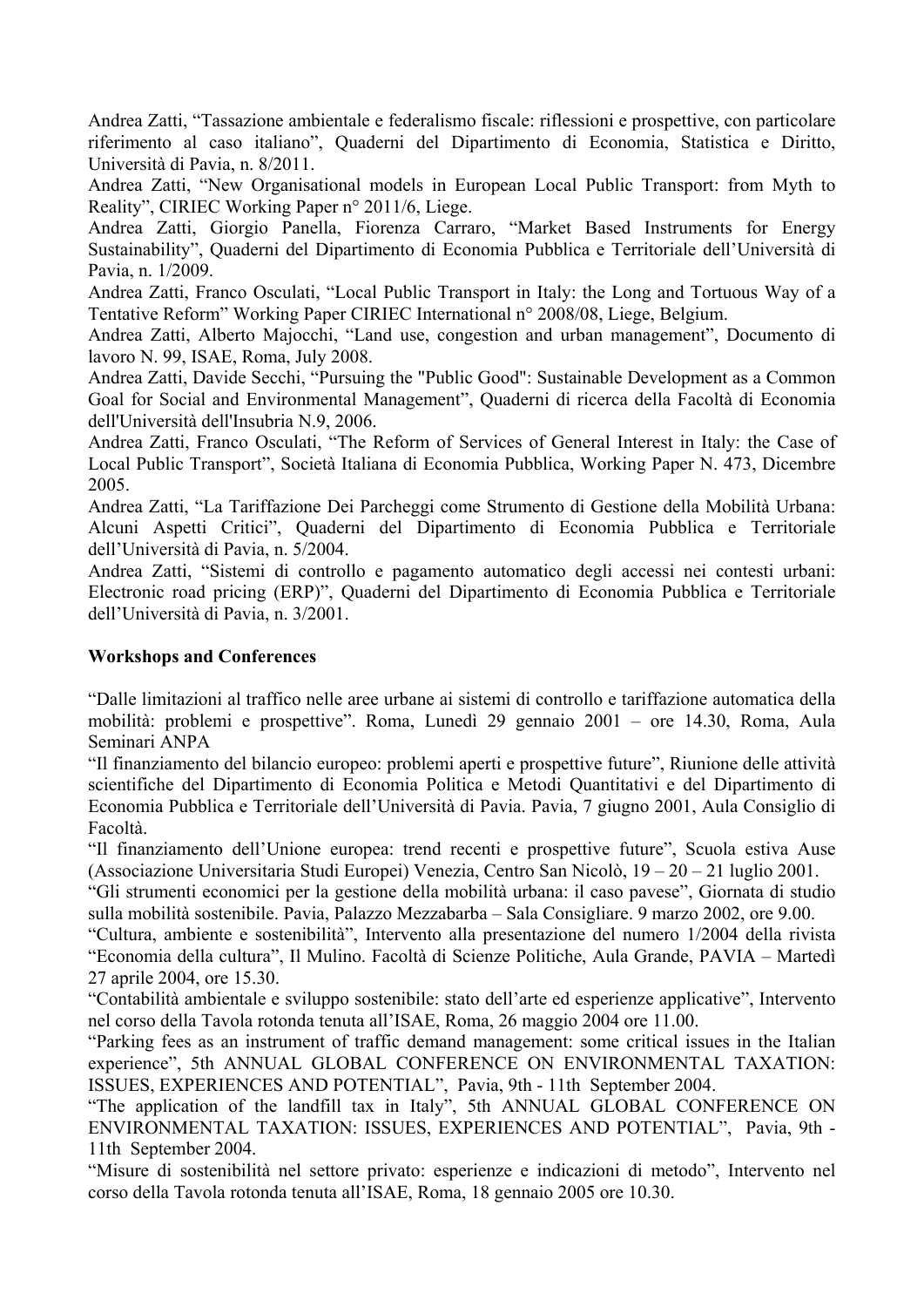"Strumenti di Gestione della Mobilità Urbana: Opportunità e Problematiche", Intervento nell'ambito del Convegno :"Tutela della Salute Pubblica, Inquinamento da Traffico e Mobilità Sostenibile", Forum per lo sviluppo sostenibile della città di Pavia, Pavia, Palazzo Mezzabarba – Sala Consigliare, 28 gennaio 2005.

"The reform of public utilities in Italy, the case of local public transport", Intervento nell'ambito del Convegno « Formes de concurrence et enjeux de régulation des services d'intérêt général. Retour d'expérience des vingt dernières années », 29 et 30 septembre 2005- Laboratoire d'Economie Dionysien (LED) Université PARIS 8 - Saint-Denis.

"Strumenti economici nel sistema integrato di gestione dei rifiuti: l'applicazione dell'ecotassa sulle discariche in Italia (1996-2005)." Sessione Poster nell'ambito del Seminario "La Gestione dei Rifiuti: Tecnologie, Controllo Ambientale, Ricerca", Rimini, 28 ottobre 2005.

"La gestione integrata delle zone costiere: un'opportunità per lo sviluppo sostenibile delle aree lacuali", Giornate Lariane per l'Ambiente, Como-Villa Erba, 3-4-5- Novembre 2005.

"Sport e Multietnicità", Incontri di Etica dello Sport, Pavia 15 marzo 2006, Aula Magna Questura di Pavia.

"Road Pricing come Strumento di Gestione del Traffico Urbano*",* Incontro Plenario del Forum di Agenda 21 Locale, Pavia 21 aprile 2006, Santa Maria Gualtieri.

"Pursuing the "Public Good": Sustainable Development as a Common Goal for Social and Environmental Management", 14th International Symposium on Ethics, Business and Society. Barcelona, IESE Business School, May 18 and 19, 2006.

"Il Capitalismo Municipale, le Esternalizzazioni Fredde, e qualche Rimedio" XVIII Riunione Scientifica Siep, 14 -15 settembre 2006, Pavia.

"In che Misura la Redditività della Sosta Rappresenta uno Strumento di Gestione della Mobilità Urbana", Intervento nell'ambito del Convegno "Strumenti e Sistemi per la Progettazione, il Controllo e la Gestione dei Parcheggi", Riccione, Hotel Corallo, 28-29 settembre 2006.

"The Energy Regulation in Italy: Enhancing Sustainability", 7th ANNUAL GLOBAL CONFERENCE ON ENVIRONMENTAL TAXATION: ISSUES, EXPERIENCES AND POTENTIAL", Ottawa, 22th - 24th October 2006.

"Le tematiche energetico-ambientali nei Regolamenti edilizi comunali", Intervento nell'ambito del Convegno "Kyoto, gli Enti Locali e le opportunità per il risparmio energetico", Università degli Studi di Pavia, Aula Foscolo, 16 febbraio 2007.

"La valutazione delle ricadute economiche e territoriali delle nuove infrastrutture di trasporto", Intervento nel corso della tavola rotonda tenuta nell'ambito della "Mobility Conference Exhibition 2007", Sala Erba, Assolombarda, Milano 30 gennaio 2007.

"Le teorie della contabilità ambientale", Intervento nell'ambito del seminario "Un sistema per calcolare il valore dell'area protetta. Dalla teoria alla pratica attraverso la sperimentazione", Villa Gina, Parco Adda Nord, Trezzo d'Adda, 9 marzo 2007.

"Politiche e strumenti di gestione degli usi finali di energia:stato dell'arte e tentativi di innovazione" Intervento nel corso della Tavola rotonda tenuta all'ISAE, Roma, 25 maggio 2007 ore 11.00.

"Building regulations as an instrument of sustainable urban development: potential and pitfalls from the Italian recent experience" 8th ANNUAL GLOBAL CONFERENCE ON ENVIRONMENTAL TAXATION: INNOVATION, TECHNOLOGY AND EMPLOYMENT – IMPACTS OF ENVIRONMENTAL FISCAL REFORMS AND OTHER MARKET-BASED INSTRUMENTS", Munich, 18th-20th October 2007

"Green, White and Brown Certificates working together: the Italian experience" (with F. Carraro and G. Panella), 8th ANNUAL GLOBAL CONFERENCE ON ENVIRONMENTAL TAXATION: INNOVATION, TECHNOLOGY AND EMPLOYMENT – IMPACTS OF ENVIRONMENTAL FISCAL REFORMS AND OTHER MARKET-BASED INSTRUMENTS", Munich, 18th-20th October 2007.

"Pianificazione strategica e VAS" Intervento nel corso della Tavola rotonda tenuta sul tema all'ISAE, Roma, 9 luglio 2008 ore 9.30.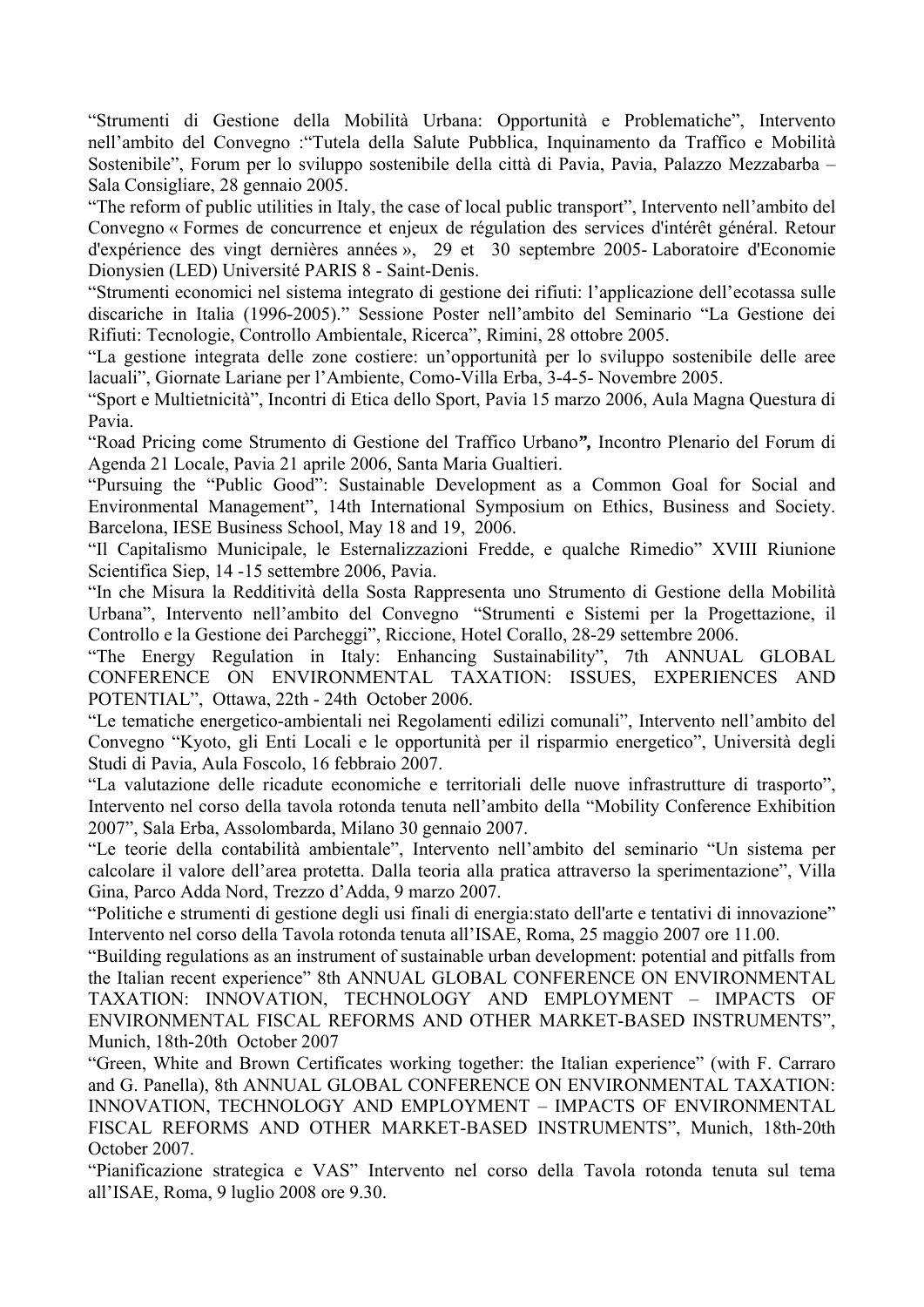"Traffic and congestion management in Italian urban areas: is pricing manoeuvring?" (with G. Panella), 9th ANNUAL GLOBAL CONFERENCE ON ENVIRONMENTAL TAXATION: ENVIRONMENTAL TAXATION AND CHALLENGES OF THE URBAN ENVIRONMENT– EXCHANGE OF EXPERIENCES BETWEEN DEVELOPED AND DEVELOPING COUNTRIES, Singapore 6th-7th November 2008.

"Servizi pubblici, Comuni e Federalismo fiscale" Intervento presso la Sala Conferenze, Biblioteca Ricottiana di Voghera, 31 gennaio 2009

"La gestione dell'acqua dopo le modifiche alla legge regionale", Intervento nell'ambito del Convegno organizzato da CGIL-Lombardia, Giovedì 9 aprile 2009, Sala Consiliare della Camera di Commercio, via Mentana, 27 – Pavia.

"Local public transport in Italy: the long and tortuous way of a tentative reform" (with F. Osculati), Intervento nell'ambito del CIRIEC Discussion Seminar "Services of general interest in Europe: the case of local public transport, water and waste", Collegio Fraccaro, Pavia, April 16-17, 2009.

"Scenari di medio e lungo termine per lo sviluppo sostenibile", intervento nel corso della Tavola rotonda tenuta all'ISAE, Roma, 20 maggio 2009 ore 10.00.

"Tematiche ambientali e risorse naturali", intervento nell'ambito del Convegno "Approvvigionamento di materie prime e sviluppo sostenibile", Milano, 21 settembre 2009, Università Bicocca, Edificio U6.

"Market based instrument for energy sustainability" (with F. Carraro and G. Panella) 10th ANNUAL GLOBAL CONFERENCE ON ENVIRONMENTAL TAXATION: WATER MANAGEMENT AND CLIMATE CHANGE, Lisbon 23th-25th September 2009.

"Water pricing: economic and social issues" (with G. Panella) 10th ANNUAL GLOBAL CONFERENCE ON ENVIRONMENTAL TAXATION: WATER MANAGEMENT AND CLIMATE CHANGE, Lisbon 23th-25th September 2009.

"La tassazione ambientale come fonte di finanziamento degli Enti locali: un tabù da riconsiderare?" (con F. Osculati e G. Panella) intervento nell'ambito del Convegno "Federalismo fiscale e tassazione ambientale", Ancona, 11 dicembre 2009, Facoltà di Economia "Giorgio Fuà".

"Local public transport: preliminary synthesis report on the existing material", Intervento nell'ambito della CIRIEC's Scientific Commission "Public Services/Public Enterprises" Paris , April 30, 2010.

"Mobilità e sviluppo urbano sostenibile: indicazioni operative ed esperienze di successo dall'Unione europea", intervento nell'ambito del Convegno "Il Piano Urbano della Mobilità Sostenibile per Brescia, Brescia, Sala Conferenze del Museo di Santa Giulia, 18 settembre 2010.

"Sectoral Report on Local Public Transport", CIRIEC & DEPT DISCUSSION SEMINAR "Services of general economic interest in Europe: Facts, Experiences and Prospects" Pavia, September 24.25, 2010.

"Land management and local taxation in Italy" (with G. Panella and F. Carraro) 11th ANNUAL GLOBAL CONFERENCE ON ENVIRONMENTAL TAXATION: USING ENVIRONMENTAL TAXATION STRATEGIES TO SUPPORT CLIMATE CHANGE RESILIENCE, Bangkok 3-5 November 2010.

"Il Cammino del federalismo. Il ruolo dei comuni nella lotta all'evasione fiscale", intervento nell'ambito dell'omonimo Convegno, Sala degli Affreschi, Almo Collegio Borromeo, 19 novembre 2010

"Il contenuto ambientale delle imposte esistenti e i possibili sviluppi futuri" (con F. Osculati e G. Panella), intervento nell'ambito del convegno "Tassazione ambientale e finanza locale" Ancona, 25 febbraio 2011, Università Politecnica delle Marche, Facoltà di Economia "Giorgio Fuà".

"New organizational models in European Local Public Transport: from Myth to Reality" Tenth Milan European Economy Workshop 8-9 June 2011 'Quality of institutions and the performance of public service providers', University of Milan.